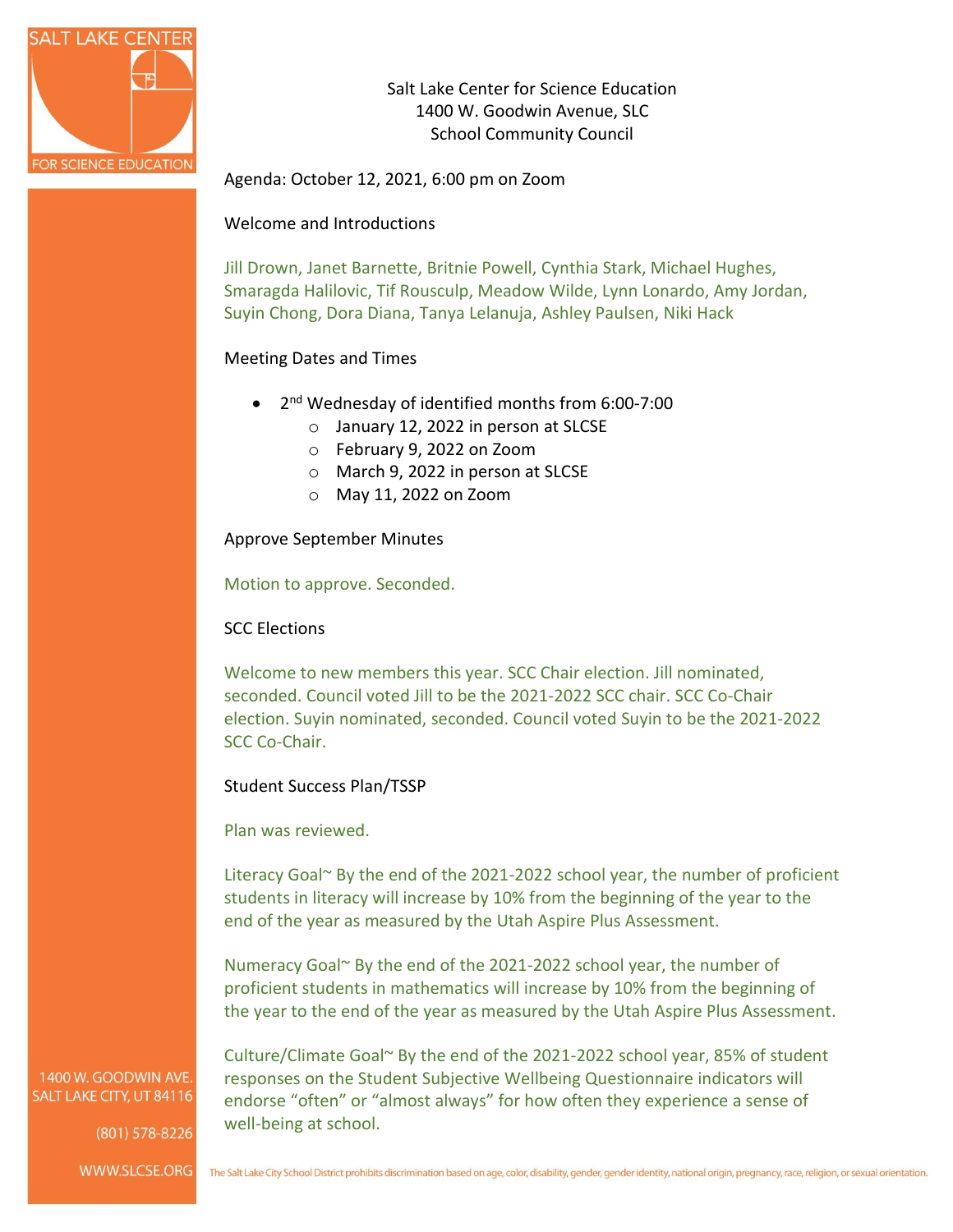Achievement Gap Goal~ By the end of the 2021-2022 school year, 85% of students with disabilities reading below grade level will increase their reading level by one and a half grade levels from the beginning of the year to the end of the year as measured by the HMH Reading Inventory Lexile level.

Discussion on wording of goals. Discussion on whether to broaden the targets to include ALL students making a set amount of progress or focusing goals on students who are currently not proficient.

Council has requested data. State releasing of data will happen on Monday, December 6<sup>th</sup> and can be found online.

### Citizen Water Fair

Dr. Hack shared information about an upcoming community event involving SLCSE Rose Park, SLCSE Bryant, and Bennion families. Families can bring a water sample to Bryant on Tuesday, October 26<sup>th</sup> from 5:30-7:00 an dhave it tested. The first 200 water samples get a \$50 gift card.

#### PTC Feedback

Parents in support of continuing to hold conferences through Zoom. There needs to be more days dedicated to conferences. Some teachers were only available one evening. This was due to some of our overnight trips so we need to be better about scheduling conferences to not overlap with overnighters if at all possible. Parents find the scheduling app frustrating. Please look into other apps. They liked meeting with 2 teachers together but there wasn't enough time allocated to this model. We also need to communicate about the scheduling window better. Parents went to schedule but they could not because they had missed the window.

Safe Technology and Digital Citizenship Requirements

Send document to SCC members to provide feedback and input.

Issues of Interest

Updates from Admin/Upcoming Events

October 14th and 15th~ Fall Break, No School October 20th~ Picture Day October 29th~ End of 1st Quarter October 29th~ Fall Festival 1:00-3:00

We've loads of field trips and overnighters have been successful (Washington DC, Antelope Island, 2 Goshutes Trips, Rio Mesa). Field trips- Alta, GSL, 11th UMFA,